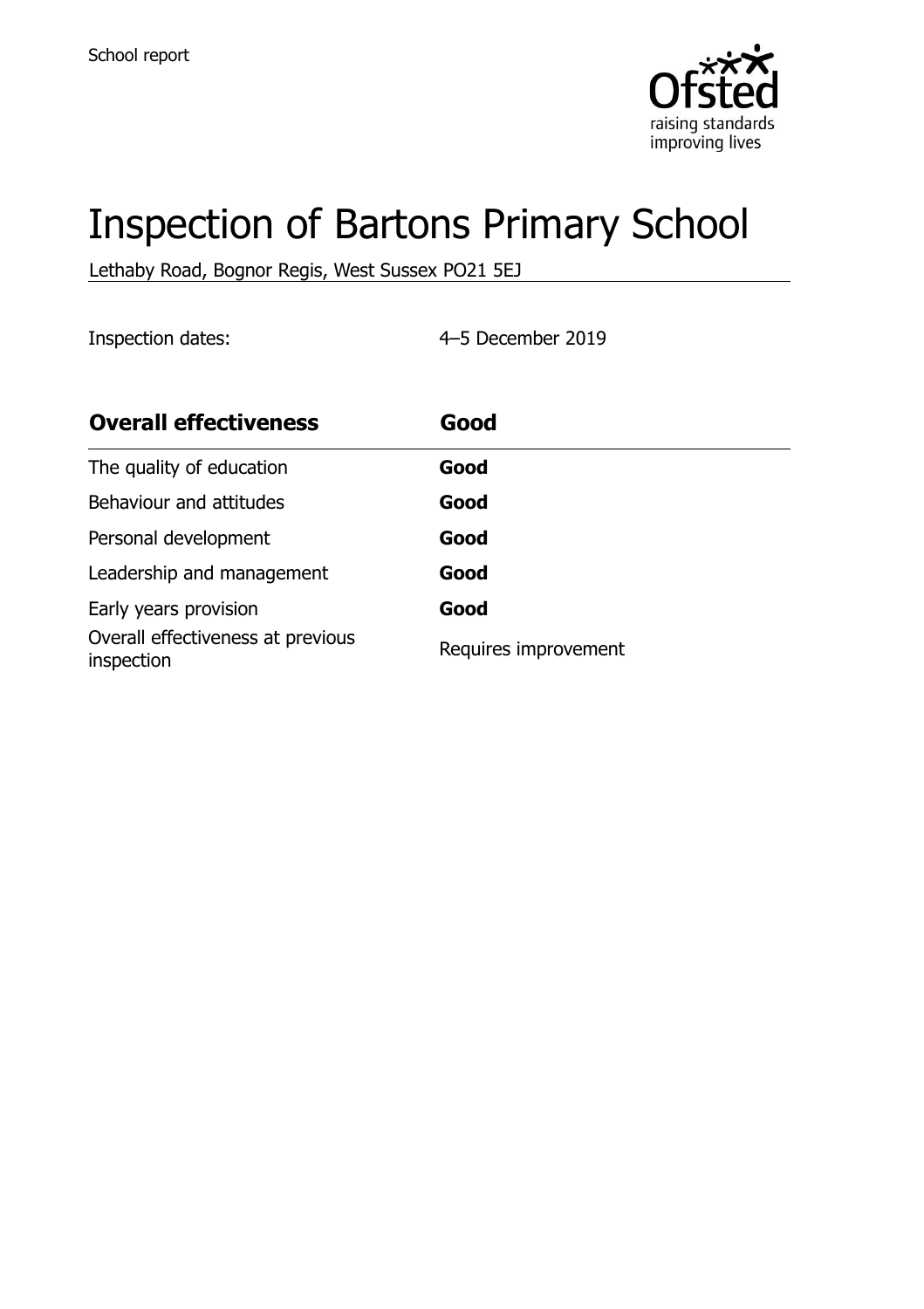

## **What is it like to attend this school?**

Pupils enjoy coming to school and being part of 'Team Bartons'. The school values of 'independence, respect, communication, happiness, responsibility and creativity' are well understood by pupils. They demonstrate these in all areas of school life. This means that pupils are kind to each other and work well together. Pupils work hard in lessons and do not give up if they find their work difficult.

Staff have high expectations for pupils and encourage them to do their best. Leaders have made sure that pupils are taught well and are learning the skills that they need to be ready for secondary school. Pupils behave well in class. They enjoy their lessons; they find them fun and exciting.

Pupils feel safe at school. They say that everyone is welcomed and that they make sure that no one is left out. They told us that bullying is very rare. They know that staff would deal with any problem quickly.

#### **What does the school do well and what does it need to do better?**

Leaders are ambitious for pupils and challenge them to do their best. They want to make sure that every child knows more and remembers more across all national curriculum subjects. This revised curriculum planning has led to important improvements since the last inspection. Some subjects are further along than others.

Teachers have good subject knowledge and are keen to develop their teaching even further. They make accurate assessments of children's understanding of the early steps in English and mathematics. This means that pupils are building on firm foundations of learning. Pupils listen carefully in lessons. They are interested in activities and work together well.

Recent improvements in teaching phonics (letters and the sounds they make) are already benefiting pupils. Pupils across the school enjoy reading. All children benefit from hearing well-chosen stories and poems. Parents told us that they like the school's approach to reading and that their children are very keen to read. The importance that leaders have placed on reading since the last inspection is having a positive impact on all areas of pupils' learning.

Pupils' writing is improving. They use interesting vocabulary and phrases from the stories that they have shared. The most able pupils use increasingly sophisticated language and sentences. In mathematics, pupils remember what they have learned and develop their understanding over time. This is because leaders have planned the mathematics curriculum well. Teachers ensure that pupils master core skills before they move onto more difficult topics.

Pupils with special educational needs and/or disabilities (SEND) are very well supported and achieve well in all key stages. Leaders have a very detailed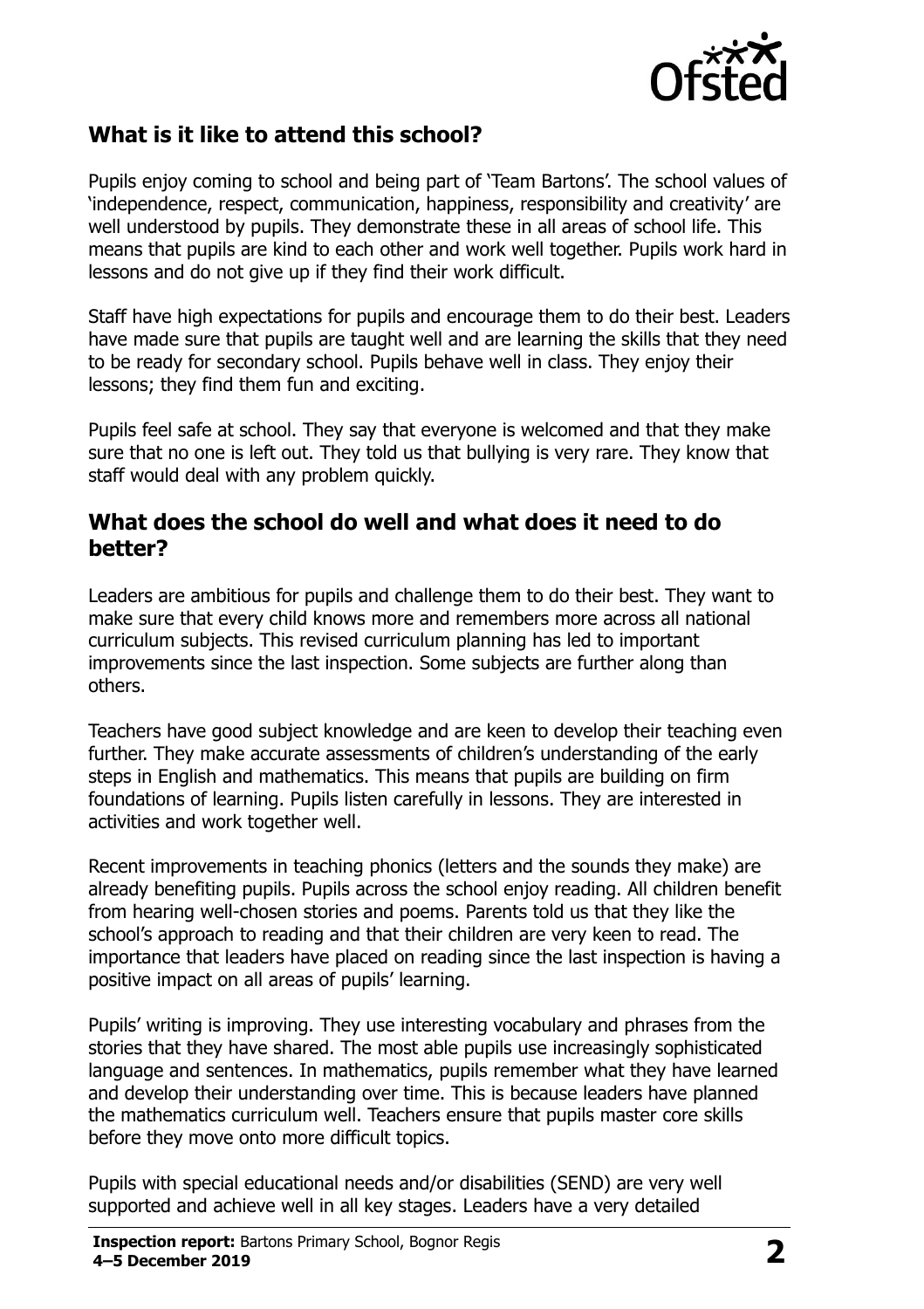

knowledge of these pupils and their families. Teachers make sure that lessons are adapted, if necessary, so that pupils with SEND can learn alongside their friends right across the curriculum.

Pupils talked with interest about the topics that they study. Teachers choose books carefully to engage and excite pupils. For example, Year 6 pupils talked animatedly about a book on survival. In science, pupils build on their knowledge from previous years. For example, we saw them use this to explain that light travels in straight lines. However, in other subjects, such as computing, history and geography, pupils found it harder to recall the important learning from previous work. In these subjects, assessment is in the early stages of development. Leaders know what needs to be done and work is well underway to address this.

Pupils were keen to talk about the many sports clubs that they attend at school and trips that they have enjoyed. They were enthusiastic about special events such as art days, when each class studies a different type of art.

In early years, children have a great start to their school life. They learn respect towards everyone, determination and resilience. For example, inspectors saw pupils working together to decorate a shared postbox. Children learned to make compromises and take turns. Others worked together outside successfully to turn a large box into a sleigh. Staff skilfully supported these tasks and ensured that these experiences developed children's learning.

### **Safeguarding**

The arrangements for safeguarding are effective.

Pupils feel safe in the school. They know which adult they could tell if they were worried about something. Leaders carry out all necessary checks. Staff are well trained to spot and report any concerns that they have about children. Leaders seek help for families when necessary and work well with other agencies to keep pupils safe.

Governors, also, are well trained in safeguarding. They check the school's systems and record-keeping. They have ensured that there is a strong sense of safeguarding throughout the school.

### **What does the school need to do to improve?**

#### **(Information for the school and appropriate authority)**

■ In some subjects, the curriculum is not as well planned as in others. This means that pupils do not retain the key components of their learning. Leaders need to improve planning in some subjects so that it is consistently strong across the curriculum.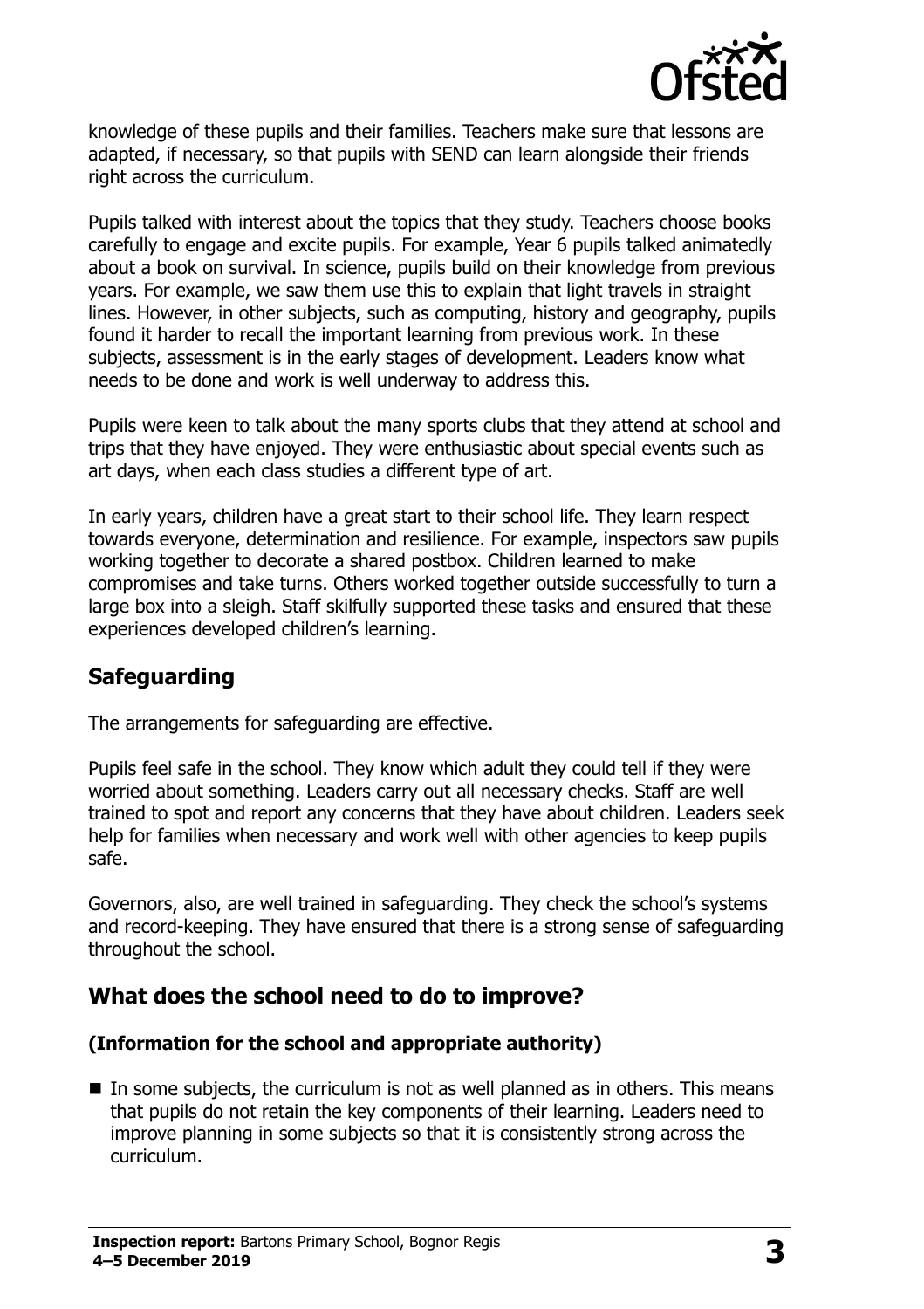

■ Teachers' assessment in foundation subjects is not as secure as in other subjects. This means that, in these subjects, pupils do not remember as much of their learning. Teachers need to ensure that their assessments in these areas are more effective.

#### **How can I feed back my views?**

You can use [Ofsted Parent View](http://parentview.ofsted.gov.uk/) to give Ofsted your opinion on your child's school, or to find out what other parents and carers think. We use Ofsted Parent View information when deciding which schools to inspect, when to inspect them and as part of their inspection.

The Department for Education has further [guidance](http://www.gov.uk/complain-about-school) on how to complain about a school.

If you're not happy with the inspection or the report, you can [complain to Ofsted.](http://www.gov.uk/complain-ofsted-report)

#### **Further information**

You can search for [published performance information](http://www.compare-school-performance.service.gov.uk/) about the school.

In the report, '[disadvantaged pupils](http://www.gov.uk/guidance/pupil-premium-information-for-schools-and-alternative-provision-settings)' refers to those pupils who attract government pupil premium funding: pupils claiming free school meals at any point in the last six years and pupils in care or who left care through adoption or another formal route.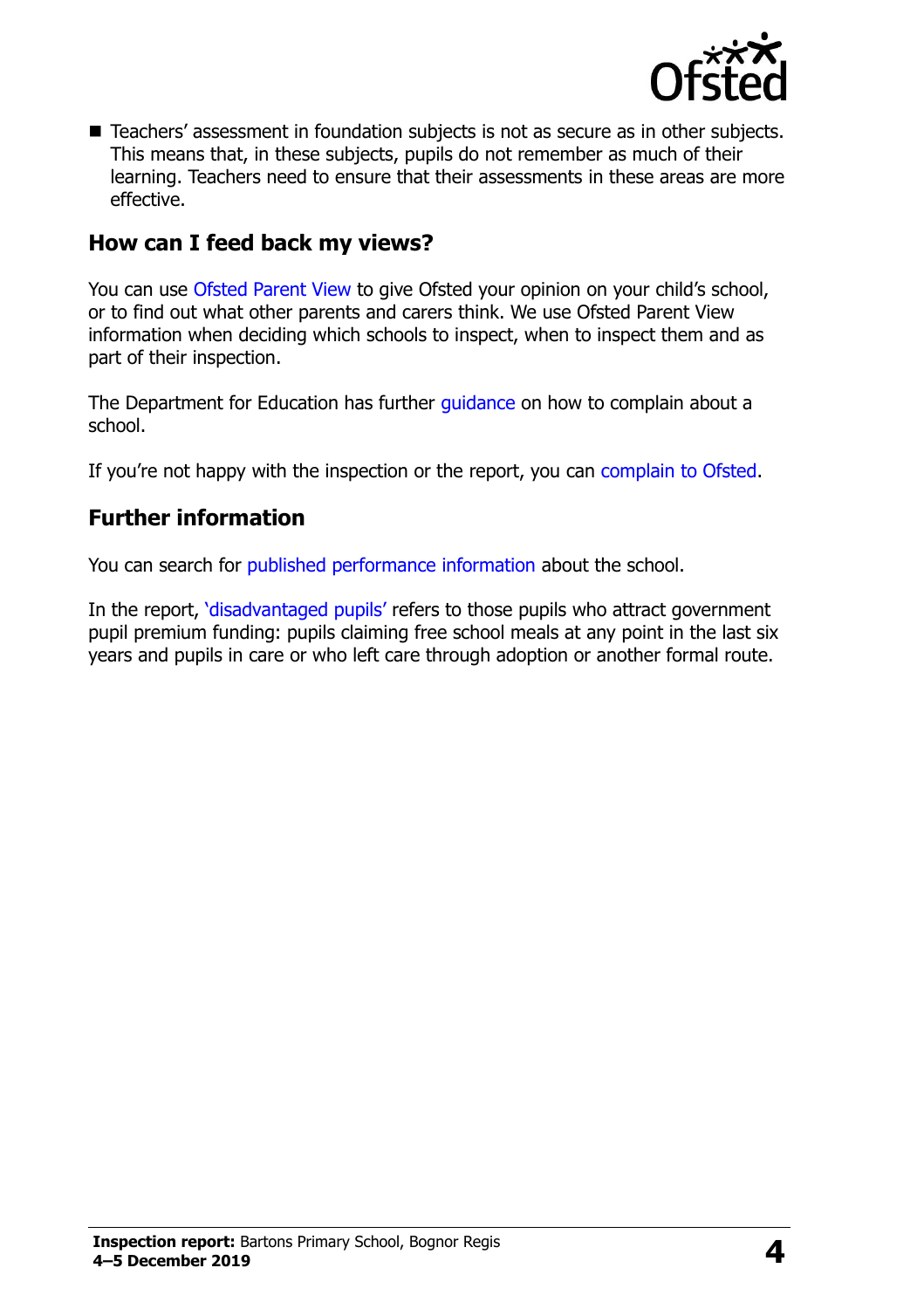

## **School details**

| Unique reference number             | 125922                                                    |
|-------------------------------------|-----------------------------------------------------------|
| <b>Local authority</b>              | <b>West Sussex</b>                                        |
| <b>Inspection number</b>            | 10111413                                                  |
| <b>Type of school</b>               | Primary                                                   |
| <b>School category</b>              | Maintained                                                |
| Age range of pupils                 | 5 to 11                                                   |
| <b>Gender of pupils</b>             | Mixed                                                     |
| Number of pupils on the school roll | 219                                                       |
| <b>Appropriate authority</b>        | The governing body                                        |
| <b>Chair of Governing Body</b>      | Charlotte Neaves (Co-chair) and<br>Amanda Oyns (Co-chair) |
| <b>Headteacher</b>                  | <b>Kate Powell</b>                                        |
| Website                             | www.bartons.w-sussex.sch.uk                               |
| Date of previous inspection         | 17-18 October 2017                                        |

## **Information about this school**

■ This school was previously inspected on 17 to 18 October 2017 and judged to require improvement.

### **Information about this inspection**

We carried out this inspection under section 5 of the Education Act 2005.

- We held meetings with the headteacher, deputy headteacher and subject coordinators. We met with members of the governing body, including the cochairs and a representative of the local authority.
- We did deep dives into these subjects: reading, mathematics, science and computing. We made lesson visits with leaders to classes, checked pupils' work and spoke to pupils about their learning. We discussed the curriculum in these areas with teachers and leaders.
- We spoke to parents at the start of the school day. We took account of 30 responses to Ofsted's Parent View online questionnaire. We considered 15 responses to the confidential staff questionnaire.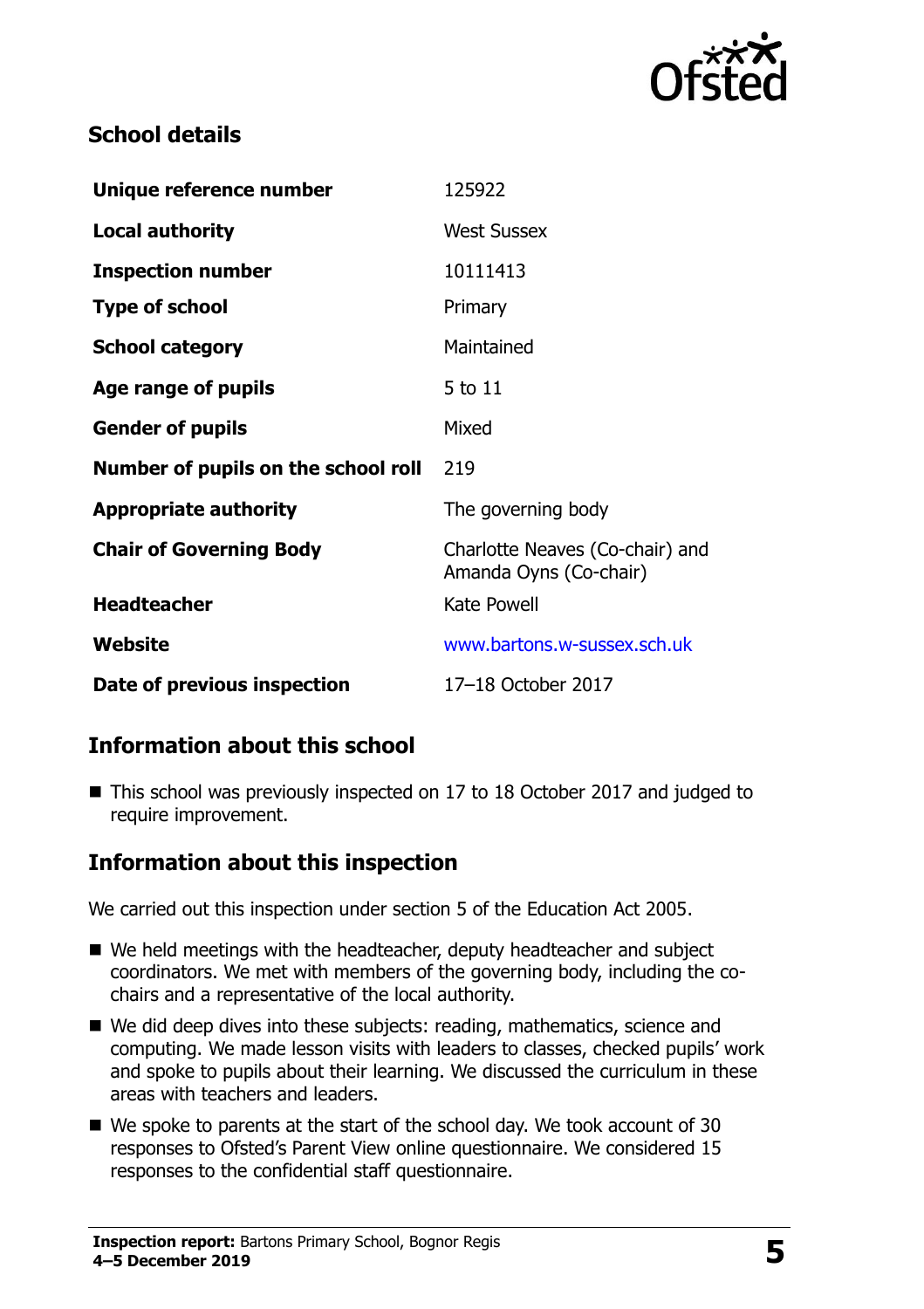

## **Inspection team**

Linda Appleby, lead inspector Ofsted Inspector

Rachel Goplen **Calculate Communist Communist Communist Communist Communist Communist Communist Communist Communist Communist Communist Communist Communist Communist Communist Communist Communist Communist Communist Communi**